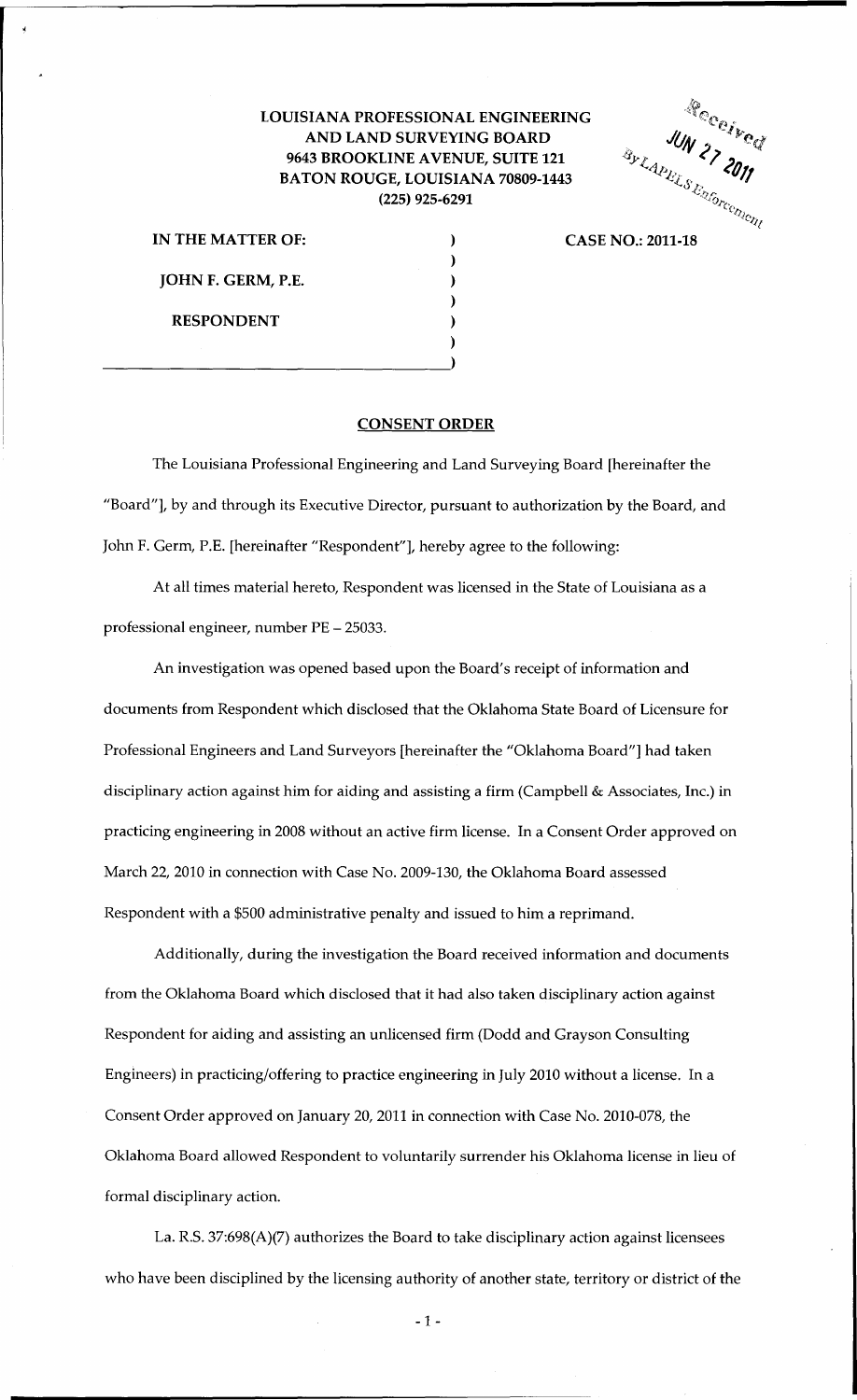United States for a matter recognized as a ground for disciplinary action in Louisiana at the time the action was taken. La. R.S. 37:698(A)(9) and (16) prohibit licensees from practicing and/or offering to practice engineering in the State of Louisiana with an expired license. La. R.S. 37:681 and 37:700(A)(1), (7) and (9), *to wit* LAC Title 46:LXI§2301(B)(l), prohibit the practicing of and/or offering to practice engineering and the use of the word "engineering" in a person's name or form of business or activity in the State of Louisiana without proper licensure. La. R.S.  $37:698(A)(12)$  prohibits licensees from aiding or assisting another person in violating the laws and/or rules of the Board.\_ La. R.S. 37:698(H) permits the Board to take disciplinary action against persons who violate La. R.S. 37:698(A)(7), upon a finding of guilt following the preferral of charges, notice and hearing and a majority vote of its entire membership authorized to participate in the proceeding. La. R.S. 37:698(A)(7) and 37:698(H) were in effect at all times material hereto.

It is undisputed that Respondent was disciplined by the licensing authority of another state for matters recognized as grounds for disciplinary action in Louisiana at the time the actions were taken.

By letter dated June 14, 2011, the Board gave notice to Respondent that it was considering the preferral of charges against Respondent on the grounds that he may have violated La. R.S. 37:698(A)(7), relative to having been disciplined by the licensing authority of another state for matters recognized as grounds for disciplinary action in Louisiana at the time the action was taken.

Wishing to dispense with the need for further disciplinary action and to conclude the instant proceeding without further delay and expense, for the purpose of this proceeding only, Respondent and the Board do hereby enter into this Consent Order, in which Respondent of his own free will consents to the issuance of a Consent Order by the Board, wherein Respondent agrees to (a) the voluntary surrender of his Louisiana professional engineer license, number PE - 25033; (b) immediately and forever cease and desist the practicing of and offering to practice engineering in Louisiana; (c) return his Louisiana certificate of professional engineering licensure and professional engineering seal to the Board; and (d) the publishing of this Consent Order on the Board's website and a summary of this matter in the Board's official journal, the

-2-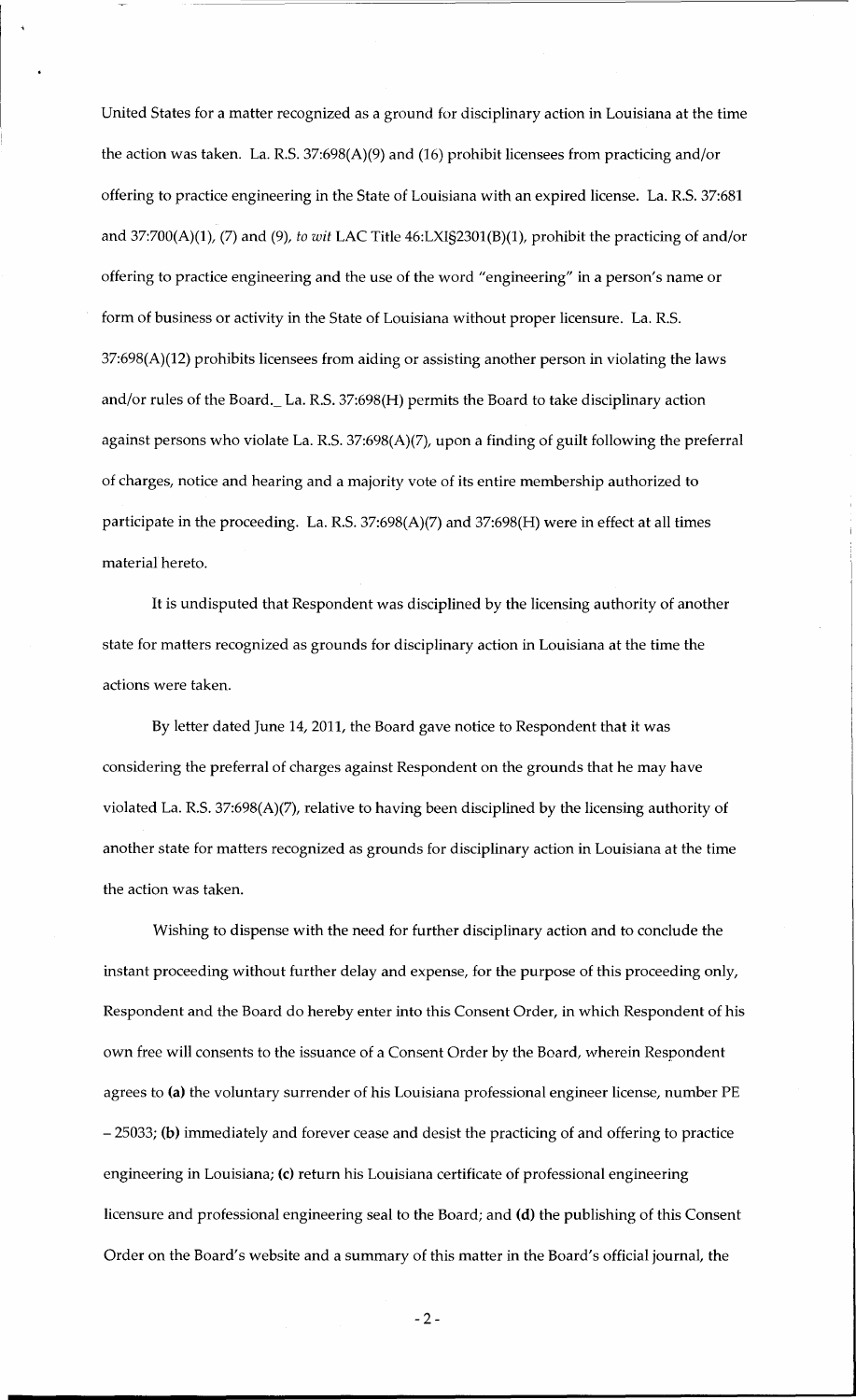Louisiana Engineer and Surveyor Journal, and the reporting of this matter to the National Council of Examiners for Engineering and Surveying (NCEES), identifying Respondent by name.

Respondent admits to violations of the referenced laws and/or rules regarding being disciplined by the licensing authority of another state for matters recognized as grounds for disciplinary action in Louisiana at the time the action was taken. Respondent acknowledges awareness of said laws and/or rules and states that he will comply with all applicable laws and rules henceforth. Respondent has been advised of his right to be represented by counsel before the Board and/or to appear at any hearing personally or by counsel and present witnesses and evidence in his own behalf, and he hereby waives this right and his right to appeal; and he states affirmatively that he has been afforded all administrative remedies due him under the law.

Therefore, in consideration of the foregoing and by his signing this Consent Order, Respondent does hereby waive his right to a hearing before the Board, to the presenting of evidence and witnesses in his behalf, to Findings of Fact and Conclusions of Law in this case, and to judicial review of this Consent Order.

Respondent hereby represents (a) that he fully understands the meaning and intent of this Consent Order, including but not limited to its final and binding effect, (b) that he has voluntarily entered into this Consent Order and that no other promise or agreement of any kind has been made to or with him by any person whatsoever to cause the execution of this instrument and (c) that the sanctions set forth in this Consent Order do not prevent the Board from taking further disciplinary or enforcement action against Respondent on matters not specifically addressed in this Consent Order.

WHEREFORE, the Louisiana Professional Engineering and Land Surveying Board and Respondent agree that:

1. Respondent's Louisiana professional engineer license, number PE - 25033, is hereby voluntarily surrendered to the Board; and

2. Respondent shall immediately and forever cease and desist the practicing of and offering to practice engineering in Louisiana; and

-3-